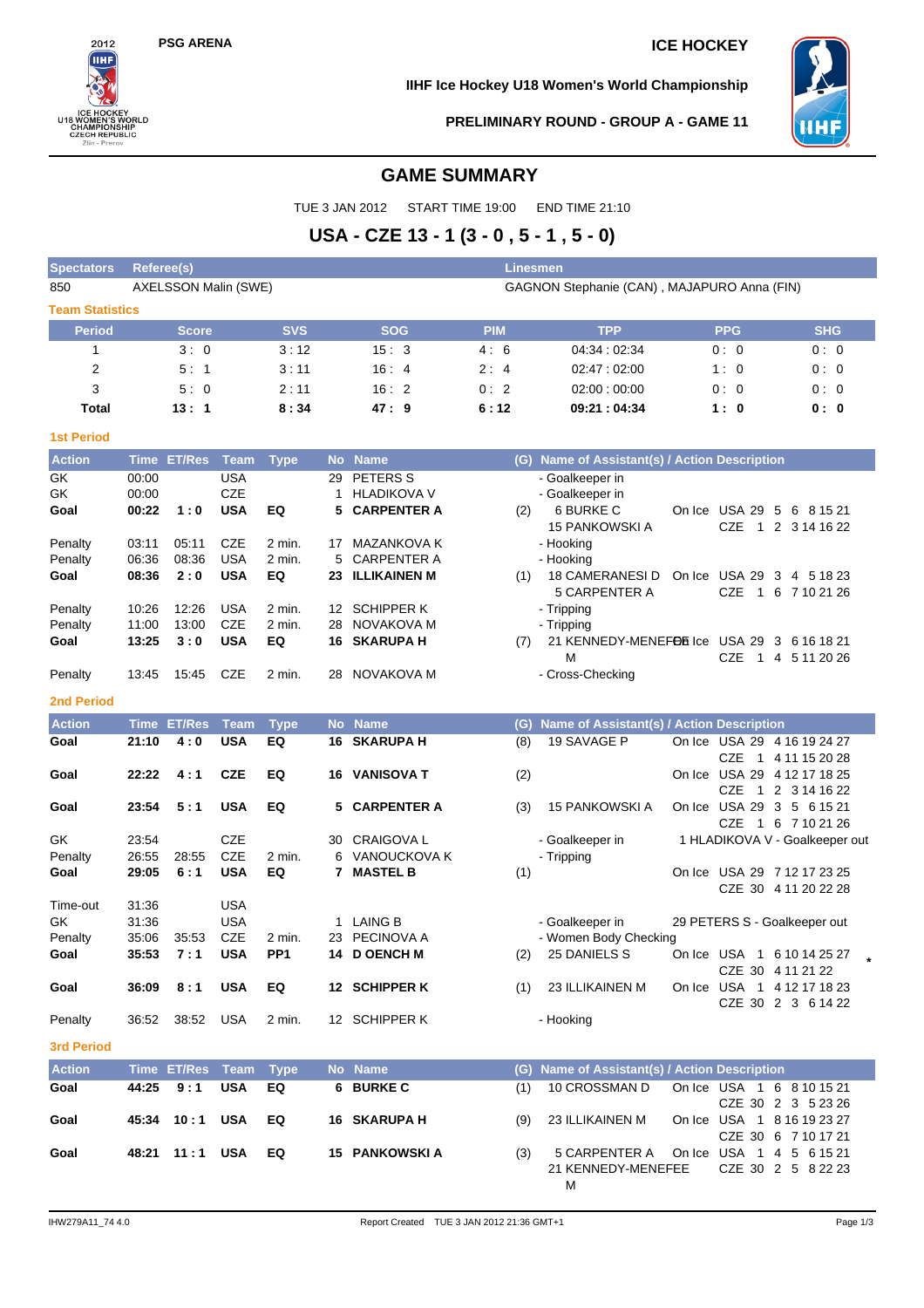

# **PSG ARENA ICE HOCKEY**

### **IIHF Ice Hockey U18 Women's World Championship**



#### **PRELIMINARY ROUND - GROUP A - GAME 11**

| <b>Action</b> |       | Time ET/Res Team Type |            |        | No Name               |     | (G) Name of Assistant(s) / Action Description |                                |                            |  |  |
|---------------|-------|-----------------------|------------|--------|-----------------------|-----|-----------------------------------------------|--------------------------------|----------------------------|--|--|
| Goal          |       | $52:03$ $12:1$        | <b>USA</b> | EQ     | <b>15 PANKOWSKI A</b> | (4) | 21 KENNEDY-MENEFOLS Ice USA 1 5 7 15 21 27    |                                |                            |  |  |
|               |       |                       |            |        |                       |     | м                                             |                                | CZE 30 3 5 6 19 22         |  |  |
| Penalty       | 56:05 | 58:05                 | CZE        | 2 min. | 21 PELIKANOVA D       |     | - Roughing                                    |                                |                            |  |  |
| Goal          | 59:01 | 13:1                  | <b>USA</b> | EQ     | 19 SAVAGE P           | (2) | 25 DANIELS S                                  | On Ice USA 1 3 7 19 24 25      |                            |  |  |
|               |       |                       |            |        |                       |     | 7 MASTEL B                                    |                                | CZE 30 3 11 15 20 21       |  |  |
| GK            | 60:00 |                       | <b>USA</b> |        |                       |     |                                               |                                | 1 LAING B - Goalkeeper out |  |  |
| GK            | 60:00 |                       | CZE        |        |                       |     |                                               | 30 CRAIGOVA L - Goalkeeper out |                            |  |  |

#### **Goalkeeper Records**

#### **Team : USA - United States of America Team : CZE - Czech Republic**

| No Name          | SOG – | <b>SVS</b> | <b>MIP</b> | No Name              | SOG. | <b>SVS</b> | <b>MIP</b> |
|------------------|-------|------------|------------|----------------------|------|------------|------------|
| 29 PETERS Sidney |       |            | 5 31:36    | 30 CRAIGOVA Lenka    | 28   | 20         | 36:06      |
| LAING Brianna    |       |            | 28.24      | 1 HLADIKOVA Veronika |      | 14         | 23:54      |

**Game Statistics**

| Team: USA (white)   |                                 |                |                  |                |             |                |                |                |        |             |                |                |           |                |                |
|---------------------|---------------------------------|----------------|------------------|----------------|-------------|----------------|----------------|----------------|--------|-------------|----------------|----------------|-----------|----------------|----------------|
|                     | Head Coach: LINSTAD Heather     |                |                  |                |             |                |                |                |        |             | Shots on Goal  |                |           |                |                |
| <b>No Pos</b>       | <b>Name</b>                     | G              | A                | P              | <b>PIM</b>  | $FO+$          | FO-            | $FO+/-$        | FO%    |             | $\overline{2}$ | 3              | <b>OT</b> | <b>TS</b>      | $+/-$          |
| 5 F                 | CARPENTER Alex +C (BP)          | $\overline{2}$ | 2                | 4              | 2           | 12             | 5              | 7              | 70.59  | 1           | $\overline{2}$ |                |           | 4              | $+5$           |
| D<br>6              | <b>BURKE Courtney</b>           |                | 1                | 2              | $\Omega$    | 0              | $\Omega$       | $\Omega$       | 0.00   | 2           | 1              |                |           | 4              | $+5$           |
| D<br>8              | <b>LASHOMB Samantha</b>         | 0              | 0                | $\Omega$       | 0           | $\mathbf 0$    | $\Omega$       | 0              | 0.00   | 0           | $\Omega$       | $\Omega$       |           | 0              | $+3$           |
| F<br>15             | <b>PANKOWSKI Anne</b>           | 2              | $\boldsymbol{2}$ | 4              | $\Omega$    | $\mathbf 0$    |                | -1             | 0.00   | 1           | $\Omega$       | 2              |           | 3              | $+5$           |
| 21 F                | <b>KENNEDY-MENEFEE Maryanne</b> | 0              | 3                | 3              | $\Omega$    | $\mathbf 0$    | $\Omega$       | $\Omega$       | 0.00   | $\Omega$    | 1              | $\overline{2}$ |           | 3              | $+6$           |
| 4 D                 | <b>STECKLEIN Lee</b>            | 0              | 0                | 0              | 0           | 0              | $\Omega$       | 0              | 0.00   | 0           | 0              | 0              |           | 0              | $+3$           |
| $\mathsf{F}$<br>16  | <b>SKARUPA Haley</b>            | 3              | $\Omega$         | 3              | $\mathbf 0$ | $\mathbf 0$    | $\Omega$       | $\Omega$       | 0.00   | 3           | $\overline{2}$ | $\overline{2}$ |           | $\overline{7}$ | $+3$           |
| D<br>17             | <b>HAMPTON Jordan</b>           | 0              | 0                | $\Omega$       | $\mathbf 0$ | $\mathbf 0$    | $\Omega$       | $\Omega$       | 0.00   | 0           | $\Omega$       | $\Omega$       |           | $\mathbf 0$    | $+1$           |
| F<br>19             | <b>SAVAGE Paige</b>             |                | 1                | $\overline{2}$ | 0           | $\mathbf{1}$   | 0              | 1              | 100.00 | 1           | $\mathbf 0$    | $\overline{2}$ |           | 3              | $+3$           |
| 24 F                | <b>TRIVIGNO Dana</b>            | $\mathbf{0}$   | $\mathbf 0$      | $\Omega$       | $\Omega$    | $\overline{7}$ | 8              | $-1$           | 46.67  | 1           | $\Omega$       | $\Omega$       |           | 1              | $+2$           |
| D<br>$\overline{7}$ | <b>MASTEL Briana</b>            |                | 1                | 2              | 0           | 0              | $\Omega$       | 0              | 0.00   | 1           | 2              |                |           | 4              | $+3$           |
| F<br>12             | <b>SCHIPPER Kate</b>            |                | 0                |                | 4           | 0              | 0              | 0              | 0.00   | 2           |                | 0              |           | 3              | $+1$           |
| $\mathsf{F}$<br>18  | <b>CAMERANESI Dani</b>          | 0              | 1                | 1              | 0           | 6              | $\overline{2}$ | 4              | 75.00  | 0           | 1              |                |           | $\overline{2}$ | $+2$           |
| F<br>25             | <b>DANIELS Sydney</b>           | 0              | $\overline{2}$   | $\overline{2}$ | 0           | $\mathbf{1}$   | $\mathbf 0$    | 1              | 100.00 | $\mathbf 0$ | $\overline{2}$ |                |           | 3              | $+1$           |
| 27 D                | <b>JOHNSON Kaliya</b>           | $\Omega$       | $\Omega$         | $\Omega$       | $\Omega$    | $\Omega$       | $\Omega$       | $\Omega$       | 0.00   | $\Omega$    | $\overline{0}$ | $\Omega$       |           | $\Omega$       | $+3$           |
| D<br>3              | <b>RACHLIN Natasha</b>          | 0              | 0                | $\Omega$       | 0           | 0              | $\Omega$       | 0              | 0.00   | 0           | $\Omega$       | 0              |           | 0              | $+4$           |
| F<br>10             | <b>CROSSMAN Demi</b>            | 0              | 1                |                | 0           | $\mathbf 5$    | 3              | $\overline{2}$ | 62.50  | 1           | 1              |                |           | 3              | $+1$           |
| $\mathsf{F}$<br>14  | D OENCH Miye                    |                | 0                |                | $\Omega$    | $\mathbf{1}$   | $\Omega$       | 1              | 100.00 | 1           | $\overline{2}$ | $\Omega$       |           | 3              | $\overline{0}$ |
| $\mathsf{F}$<br>23  | <b>ILLIKAINEN Molly</b>         |                | 2                | 3              | 0           | $\overline{7}$ | 9              | $-2$           | 43.75  | 1           | 1              | $\overline{2}$ |           | 4              | $+4$           |
| 1 GK                | <b>LAING Brianna</b>            | 0              | $\Omega$         | $\Omega$       | $\Omega$    |                |                |                |        | 0           | $\Omega$       | $\Omega$       |           | $\mathbf 0$    |                |
| GK<br>29            | <b>PETERS Sidney</b>            | 0              | 0                | 0              | 0           |                |                |                |        | 0           | 0              | $\Omega$       |           | 0              |                |
| Total               |                                 | 13             | 16               | 29             | 6           | 40             | 28             | 12             | 58.82  | 15          | 16             | 16             |           | 47             |                |

### **Team : CZE (red)**

|               | <b>Head Coach: VYTISK Tomas</b> |   |   |   |            |          |                |          |       |   | <b>Shots on Goal</b> |          |           |           |       |
|---------------|---------------------------------|---|---|---|------------|----------|----------------|----------|-------|---|----------------------|----------|-----------|-----------|-------|
| <b>No Pos</b> | <b>Name</b>                     | G | А | P | <b>PIM</b> | $FO+$    | FO-            | $FO+/-$  | FO%   |   | (2)                  | 3.       | <b>OT</b> | <b>TS</b> | $+/-$ |
| 2 D           | TEJRALOVA Aneta (BP)            | 0 | 0 | 0 | 0          | $\Omega$ | 0              | 0        | 0.00  | 0 | 0                    | 0        |           | $\Omega$  | $-3$  |
| 3 D           | VYTISKOVA Marketa +C            | 0 | 0 |   | 0          | 0        |                | 0        | 0.00  | 0 | $\Omega$             |          |           |           | $-4$  |
| 14 F          | KRIZOVA Denisa +A               | 0 | 0 | 0 | 0          | $\Omega$ | 0              | 0        | 0.00  | 0 |                      |          |           | 2         | -1    |
| 16 F          | VANISOVA Tereza                 |   | 0 |   | 0          |          | 2              | -1       | 33.33 | 0 |                      | 0        |           |           | 0     |
| 22 F          | CHMELOVA Klara                  | 0 | 0 | 0 | 0          | 7        | 4              | 3        | 63.64 | 0 | 0                    | $\Omega$ |           | 0         | $-4$  |
| 5 F           | LASKOVA Dominika                | 0 | 0 | 0 | 0          | 0        | 4              | -4       | 0.00  | 0 |                      | 0        |           |           | $-4$  |
| 8 D           | KUBATOVA Adela +A               | 0 | 0 | 0 | 0          | 0        | 0              | $\Omega$ | 0.00  | 0 | 0                    | 0        |           | 0         | -1    |
| 17 F          | MAZANKOVA Klara                 | 0 | 0 | 0 | 2          | 6        | 10             | $-4$     | 37.50 | 0 | $\Omega$             | 0        |           | $\Omega$  | -1    |
| D<br>19       | <b>HUDECKOVA Klara</b>          | 0 | 0 | 0 | 0          | 0        | 0              | $\Omega$ | 0.00  | 0 | 0                    | 0        |           | 0         | -1    |
| 23 F          | PECINOVA Adriena                | 0 | 0 | 0 | 2          | 0        | $\Omega$       | $\Omega$ | 0.00  | 1 | 0                    | $\Omega$ |           |           | $-2$  |
| 4 D           | KOLOWRATOVA Samantha            | 0 | 0 | 0 | 0          | 0        | $\Omega$       | $\Omega$ | 0.00  | 0 | 0                    | $\Omega$ |           | 0         | -3    |
| 11 F          | LEDLOVA Aneta                   | 0 | 0 | 0 | 0          | 7        | 9              | $-2$     | 43.75 | 0 | 0                    | $\Omega$ |           | $\Omega$  | -4    |
| F<br>15       | <b>KUZELOVA Veronika</b>        | 0 | 0 | 0 | 0          | $\Omega$ | 0              | $\Omega$ | 0.00  | 0 |                      | 0        |           |           | $-2$  |
| F<br>20       | VOPRAVILOVA Dominika            | 0 | 0 | 0 | 0          | 0        | $\overline{2}$ | $-2$     | 0.00  | 1 | $\Omega$             |          |           |           | $-4$  |
| D<br>28       | NOVAKOVA Michaela               | 0 | 0 | 0 | 4          | 0        |                | 0        | 0.00  | 0 |                      | 0        |           |           | $-2$  |